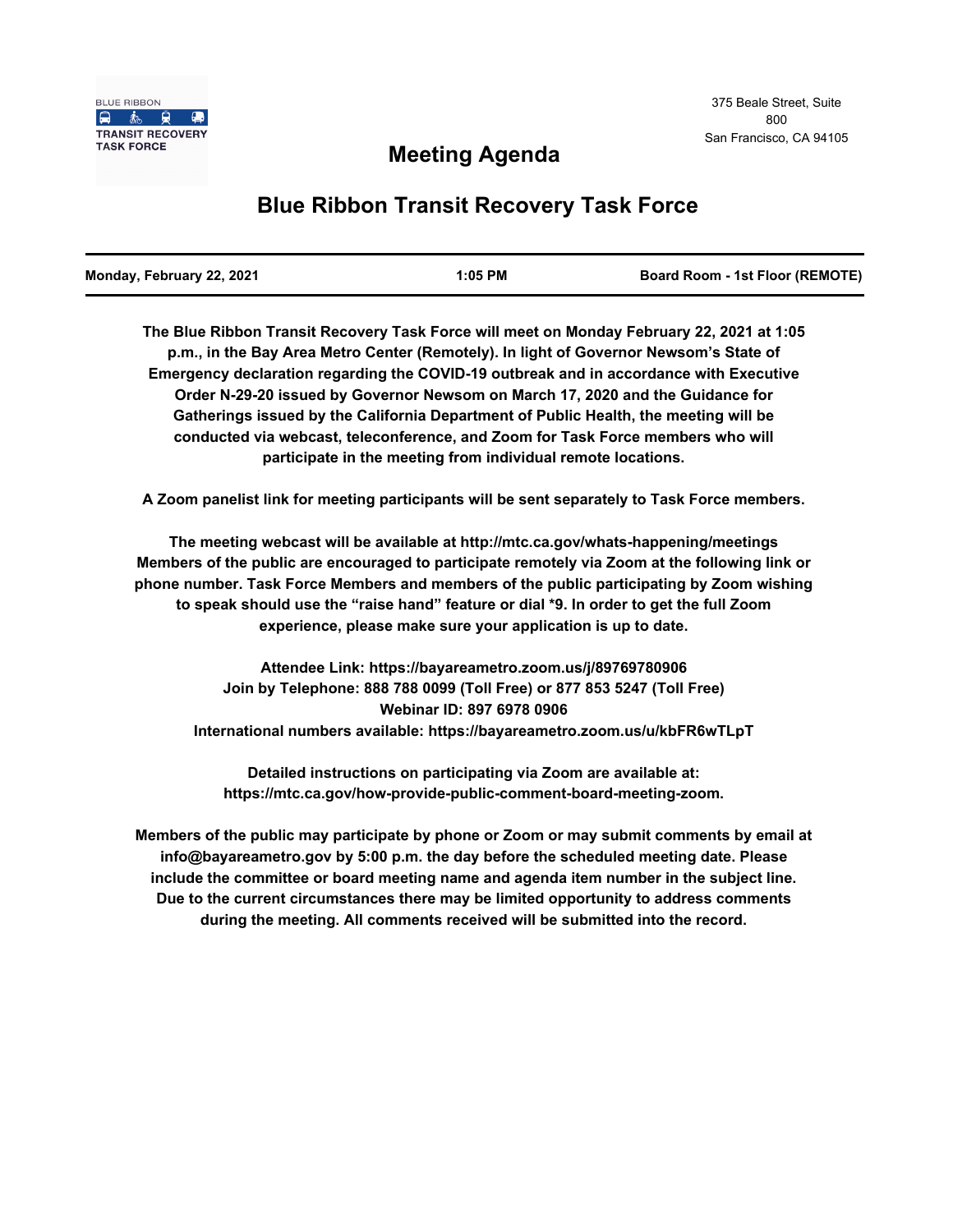#### **1. Roll Call / Confirm Quorum**

*A quorum of this Task Force shall be a majority of its voting members (17)*

### **2. Chair Comments**

*Commissioner Jim Spering*

### **3. Consent Calendar**

| 3a. | 21-0271             | Minutes of the January 25, 2020 Meeting                                 |  |
|-----|---------------------|-------------------------------------------------------------------------|--|
|     | <b>Action:</b>      | Approval                                                                |  |
|     | <b>Attachments:</b> | Draft Minutes BRTRTF 2021 01 25                                         |  |
|     |                     | <b>BRTRTF Equity Principles (Adopted January 25, 2021)</b>              |  |
| 3b. | 21-0272             | BRTRTF #9 Meeting Summary (January 25, 2021)                            |  |
|     | <b>Action:</b>      | Approval                                                                |  |
|     | <b>Attachments:</b> | <b>BRTRTF Mtg #9 Summary (January 25, 2021)</b>                         |  |
| 3c. | 21-0273             | Minutes of January 28, 2021 and February 1, 2021 with Transit Operators |  |
|     | <b>Action:</b>      | Approval                                                                |  |
|     | <b>Attachments:</b> | Draft Minutes BRTRTF Special Meeting Small Operators 2021 01 28         |  |
|     |                     | Draft Minutes BRTRTF Special Meeting Large Operators 2021 02 01         |  |

## **4. Network Management and Governance (Goal 3)**

*Proposed Revisions to the Problem Statement will be presented to the Task Force for approval. The Task Force will continue its network management discussion.*

| 4a. | 21-0329             | Revised Network Management Problem Statement     |  |
|-----|---------------------|--------------------------------------------------|--|
|     | <b>Action:</b>      | Approval                                         |  |
|     | <b>Presenter:</b>   | Steve Kinsey, CivicKnit                          |  |
|     | <b>Attachments:</b> | <b>Revised Problem Statement</b>                 |  |
|     |                     | <b>GM Comments on Problem Statement</b>          |  |
|     |                     | Item 4a, b, c Combined Network Mgmt PPT 20210222 |  |
| 4b. | 21-0330             | Network Management Evaluation Consultant Update  |  |
|     | <b>Action:</b>      | Information                                      |  |
|     | <b>Presenter:</b>   | MTC Staff                                        |  |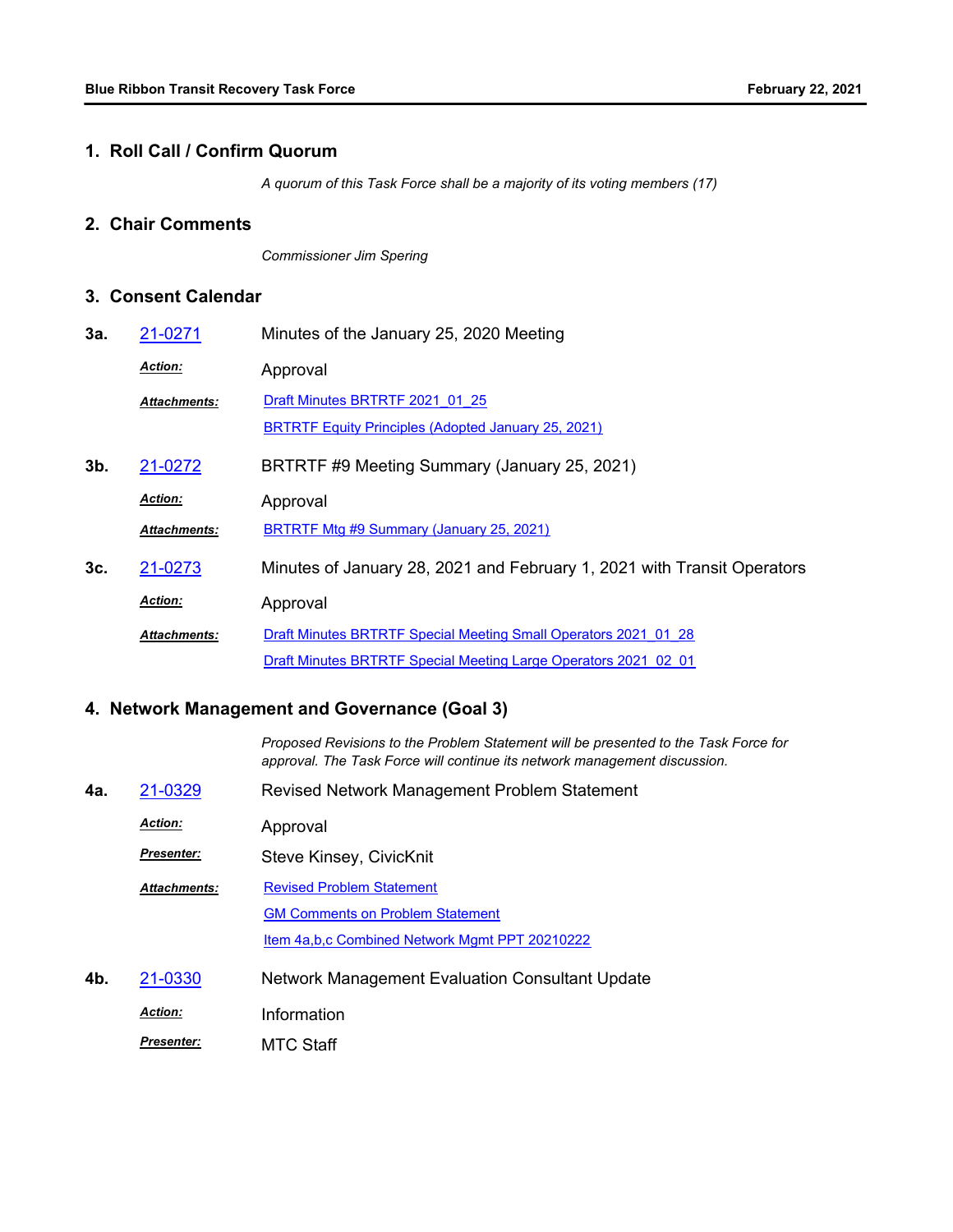**4c.** [21-0328](http://mtc.legistar.com/gateway.aspx?m=l&id=/matter.aspx?key=21921) Network Management Roles & Responsibilities *Action:* Information Ad Hoc Working Group and Steve Kinsey, CivicKnit *Presenter:*

#### **5. Public Comments / Other Business**

*Task Force Members and members of the public participating by Zoom wishing to speak should use the "raise hand" feature or dial \*9.*

- **5a.** [21-0274](http://mtc.legistar.com/gateway.aspx?m=l&id=/matter.aspx?key=21867) Other Business Handouts
	- **[Operator Financial Update](http://mtc.legistar.com/gateway.aspx?M=F&ID=08737204-8f85-4095-82ec-cc26d8880103.pdf) [Outreach and Engagement Update](http://mtc.legistar.com/gateway.aspx?M=F&ID=4f640cf6-5d61-477d-9fc5-ebac424b8cd0.pdf)** [Transit Operator Board Presentations Summarized](http://mtc.legistar.com/gateway.aspx?M=F&ID=3b9f9c20-54be-4b54-b53e-a2ee5ea47ad1.pdf) *Attachments: Operator Financial and Service Status Update - February 2021 Outreach and Engagement Update Summary of Transit Agency Board Information Sessions*
- **5b.** [21-0370](http://mtc.legistar.com/gateway.aspx?m=l&id=/matter.aspx?key=21963) Public Comments

*Attachments:* [Joint GM Letter to BRTF\\_FINAL \(2-17-21\)](http://mtc.legistar.com/gateway.aspx?M=F&ID=770b95e0-e06e-4fe9-8ec3-faf31e200244.pdf)

**6. Meeting Summary**

*Steve Kinsey, CivicKnit*

#### **7. Adjournment / Next Meeting**

**The next meeting of the Blue Ribbon Transit Recovery Task Force will be held Monday, March 22, 2021 at 1:05 p.m. remotely and by webcast as appropriate. Any changes to the schedule will be duly noticed to the public.**